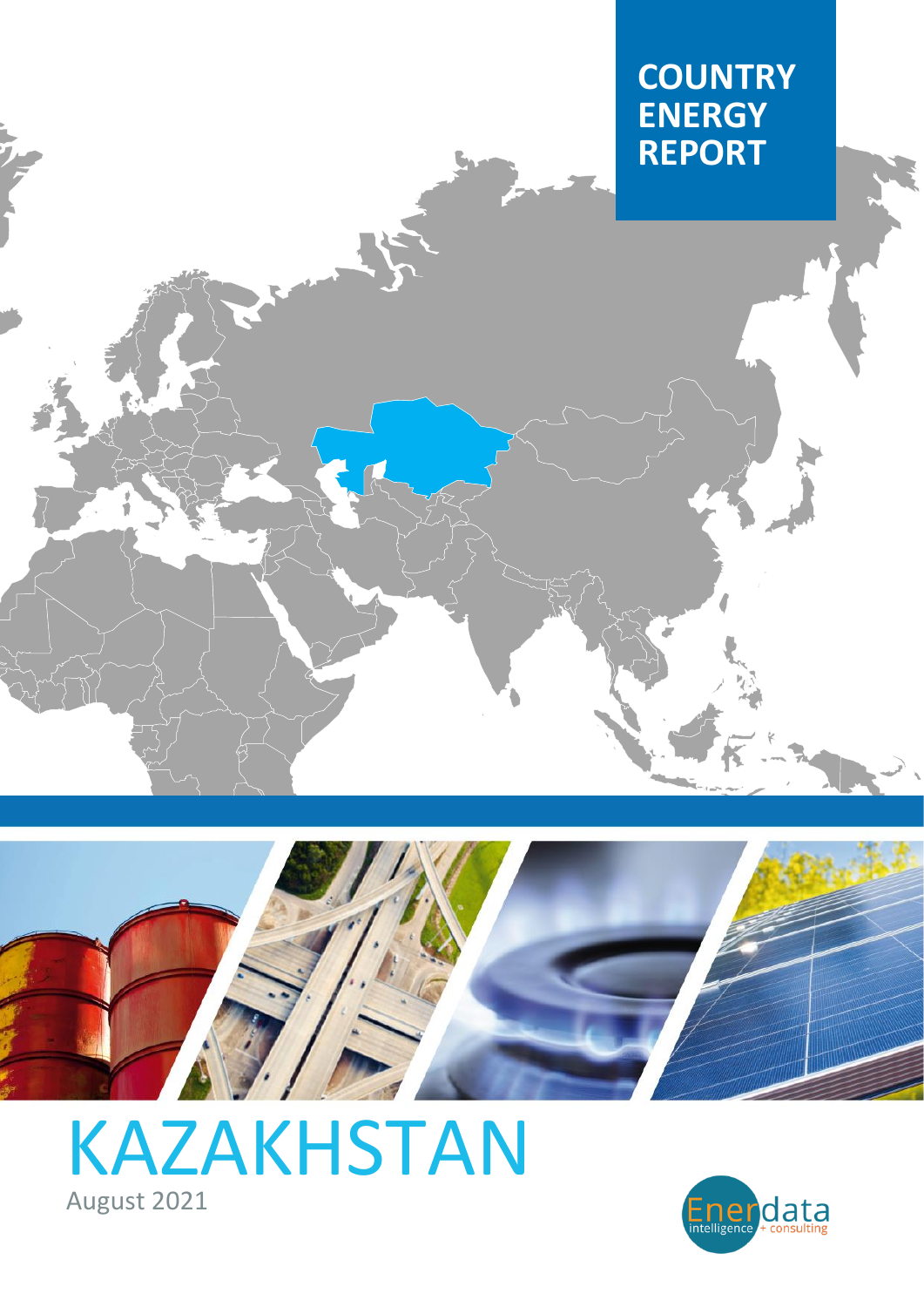# <span id="page-1-0"></span>Table of contents →





| Abbreviations 29 |  |
|------------------|--|
|                  |  |